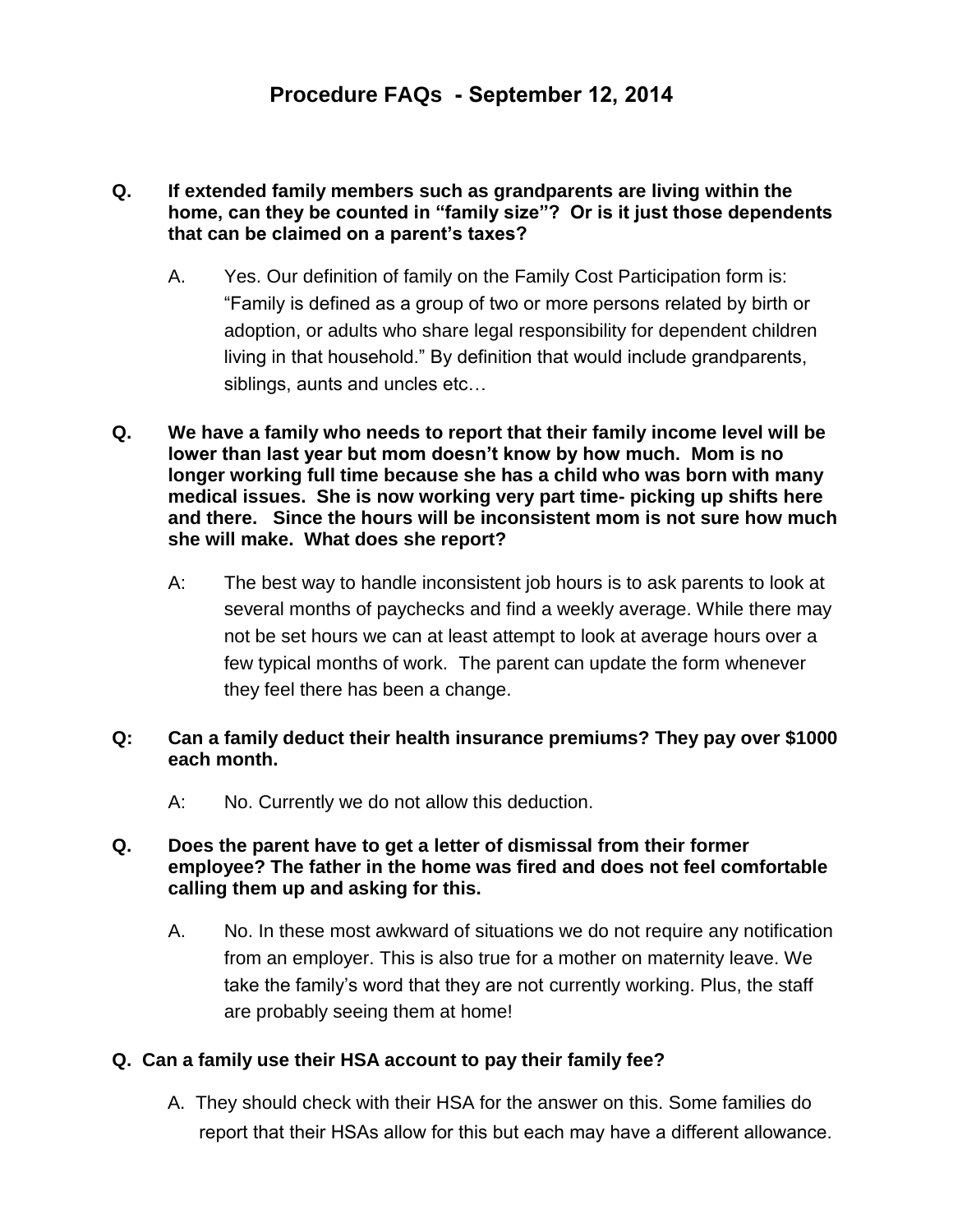# **Q. Can a family count their student loans as educational expenses?**

A. No.

#### **Q. When an autism-specific program is going to complete an autism assessment on a child does a release of information need to be signed to share MCHAT in order to schedule an ADOS?**

A. No. A release of information is not required to share information with another Birth to Three program that will be working with a family. In this case a family will need to sign a permission to evaluate form 1-4. The program will explain to the family that the autism-specific program will be reviewing current information such as recent evaluations and the MCHAT as part of the assessment process.

## **Q. Does a release need to be signed to share the entire file if the family chooses to transfer?**

A. No. A release is not required when the family is choosing to transfer to another program. The sending program should review the information that is in the file and inform the parent it will be sent to the new program. If the parent has any concerns with sharing existing information the sending program should follow record procedures to redact or amend the document.

#### **Q: How often and when does the form 1-3 and 1-3a: Insurance Information Form and Informed Consent to Bill Health Insurance Plans Exempt from State Insurance Mandates need to be completed?**

A: Form 1-3 needs to be completed when an IFSP review results in an increase in services for families with a non-conforming insurance plan. If you are unsure about the plan, form 1-3 should be completed just in case. We learned about this requirement in the final update to the federal application in June of this year and the procedure was not updated. We will update the procedure with this information*.* 

From Birth to Three Policies submitted with the Federal Application

1. In accordance with §303.520(b)(1)(iii), all parents will receive a copy of the State's system of payments policies prior to initial use of a child's or parent's private insurance. Parents whose private insurance does not conform to Connecticut laws 38a-516a and 38a-490a will